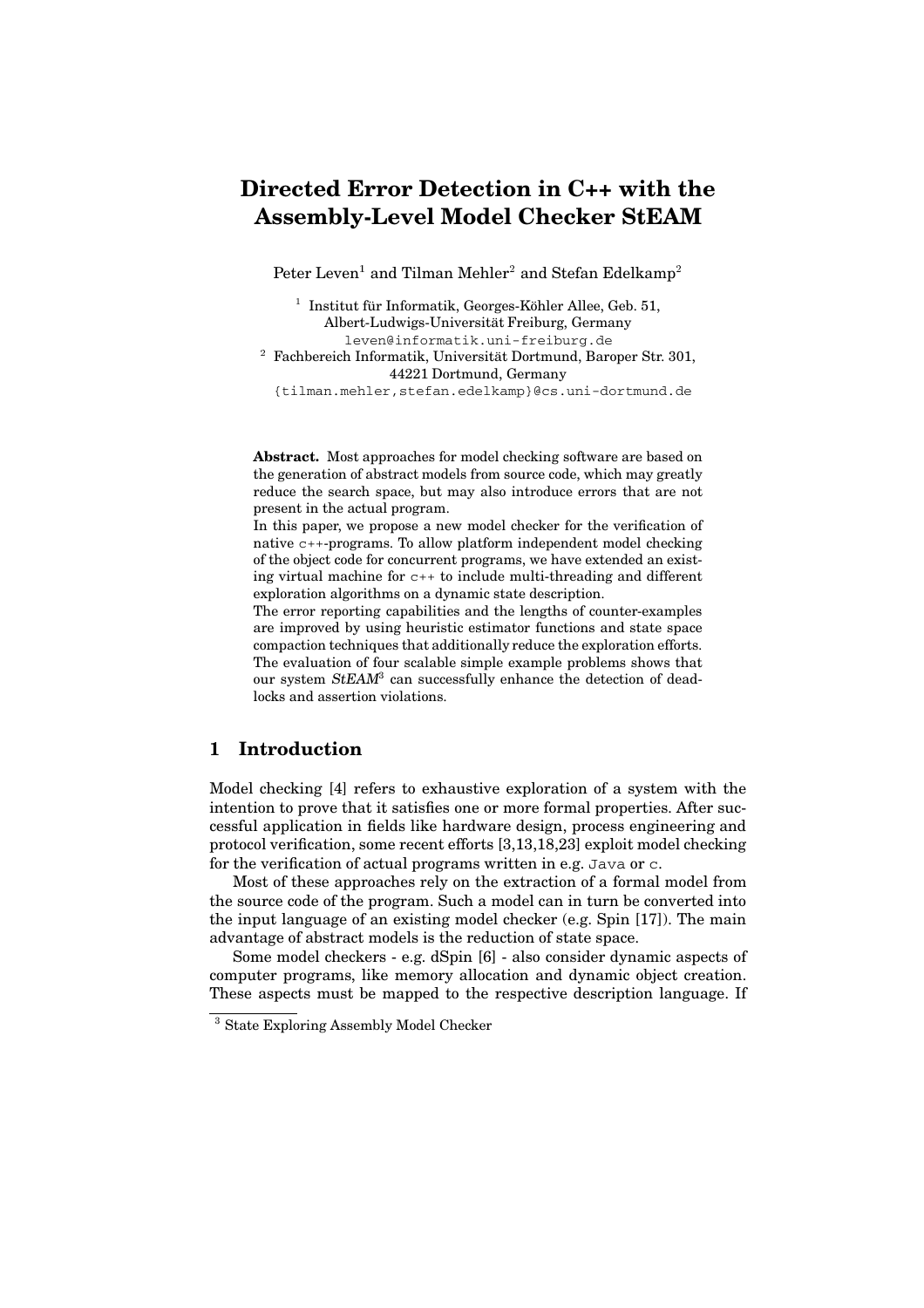this is not carefully addressed, the model may not correctly reflect all aspects of the actual program. Moreover, some of these approaches require manual intervention of the user which means that one has to be familiar with the input language of the model checker.

A different approach is considered in the Java model checker JPF. Instead of extracting a model from the source code, JPF [24] uses a custommade Java virtual machine to check a program on the byte-code level. This eliminates the problem of an inadequate model of the program - provided that the virtual machine works correctly. The developers of JPF choose Java as the target programming language for several reasons [25]: First, Java features object-orientation and multi-threading in one language. Second, Java is simple. And third, Java is compiled to byte-code and hence the analysis can be done on byte-code level (as opposed to a platform-specific machine code). Also it was decided to keep JPF as modular and understandable to others as possible, sacrificing speed.

StEAM, the model checker presented in this paper, addresses a more general approach to such low-level program model checking. Based on a virtual processor, called the *Internet Virtual Machine* (IVM), the tool performs a search on machine-code compiled from a  $c++$  source. On one hand, this provides the option to model-check programs written in the industrial standard programming language, while, on the other hand, the generic approach is extendible to any compiler-based programming language with reasonable effort. Our method of reduction keeps state spaces small to compete with memory efficiency of other model checkers that apply model abstraction. The architecture of StEAM is inspired by JPF. However the developers faced some additional challenges. First, there is no support for multi threading in standard c++. The language as well as the virtual machine had to be extended. Second, since the virtual machine is written in plain c, so is StEAM. Although this increases development time, we believe that the model checker will in the long term benefit from the increased speed of  $\sigma$ compared to Java. Memory-efficiency is one of the most important issues of program model checking. There are various options for a time-space tradeoff to save memory and explore larger state spaces. However, such techniques require that the underlying tool is fast. Moreover StEAM successfully ties the model checking algorithm with an existing virtual machine. A task thought impossible by the developers of JPF [25].

The paper is structured as follows. First, it introduces the architecture of the system. Next, it shows which extensions were necessary to enable program model checking, namely the storage of system states, the introduction of non-determinism through threads, and different exploration algorithms to traverse the state space in order to validate the design or to report errors. We illustrate the approach with a small example. The complex system state representation in StEAM is studied in detail. We introduce an apparent option for state space reduction and explain, why heuristics estimates accelerate the detection of errors and the quality of counter-examples. Exper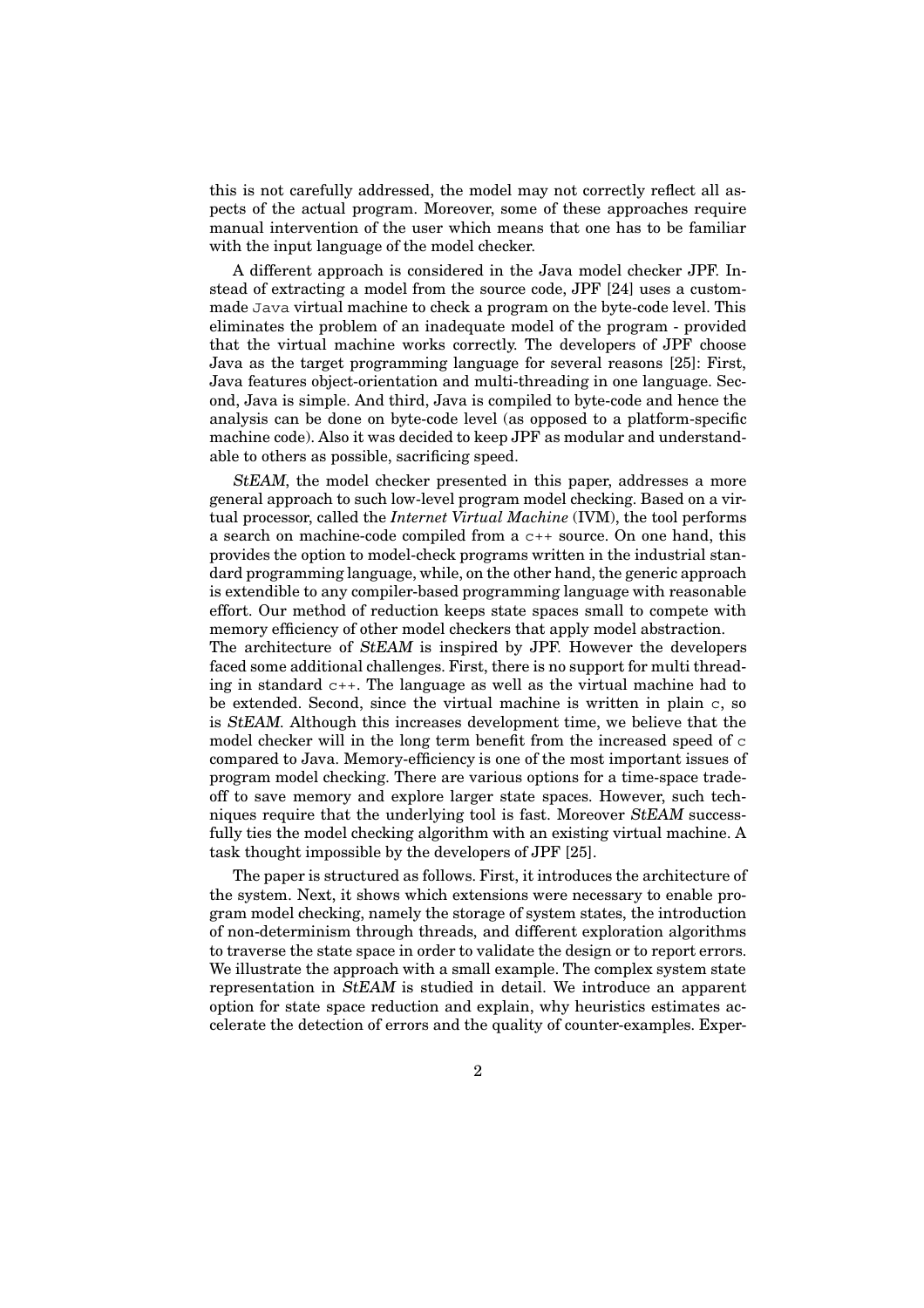iments show that StEAM effectively applies model checking of concurrent  $c++-programs.$  Finally we relate *StEAM* to other work in model checking, and conclude.

### **2 Architecture of the Internet C Virtual Machine**

The *Internet C Virtual Machine* (ICVM) by Bob Daley aims at creating a programming language that provides platform-independence without the need of rewriting applications into proprietary languages like  $C_{\perp}$  or Java. The main purpose of the project was to be able to receive precompiled programs through the Internet and run them on an arbitrary platform without recompilation. Furthermore, the virtual machine was designed to run games, so simulation speed was crucial.

*The Virtual Machine* The virtual machine simulates a 32-bit CISC CPU with a set of approximately 64,000 instructions. The current version is already capable of running complex programs at descend speed, including the commercial game Doom4. This is a strong empirical evidence that the virtual machine works correctly. Thus, dynamic aspects are carefully addressed. IVM is publicly available as open source<sup>5</sup>.

*The Compiler* The compiler takes conventional  $c/c++$  code and translates it into the machine code of the virtual machine. ICVM uses a modified version of the GNU C-compiler gcc to compile its programs. The compiled code is stored in ELF (Executable and Linking format), the common object file format for Linux binaries. The three types of file representable are object files, shared libraries and executables, but we will consider mostly executables.

*ELF Binaries* An ELF-binary is partitioned in sections describing different aspects of the object's properties. The number of sections varies depending on the respective file. Important are the DATA and BSS sections. Together, the two sections represent the set of global variables of the program.

The BSS section describes the set of non-initialized variables while the DATA section represents the set of variables that have an initial value assigned to them. When the program is executed, the system first loads the ELF file into memory. For the BSS section additional memory must be allocated, since non-initialized variables do not occupy space in the ELF file.

Space for initialized variables, however, is reserved in the DATA section of the object file, so accesses to variables directly affect the memory image of the ELF binary. Other sections represent executable code, symbol table etc., not to be considered for memorizing the state description.

<sup>4</sup> www.doomworld.com/classicdoom/ports

<sup>5</sup> ivm.sourceforge.net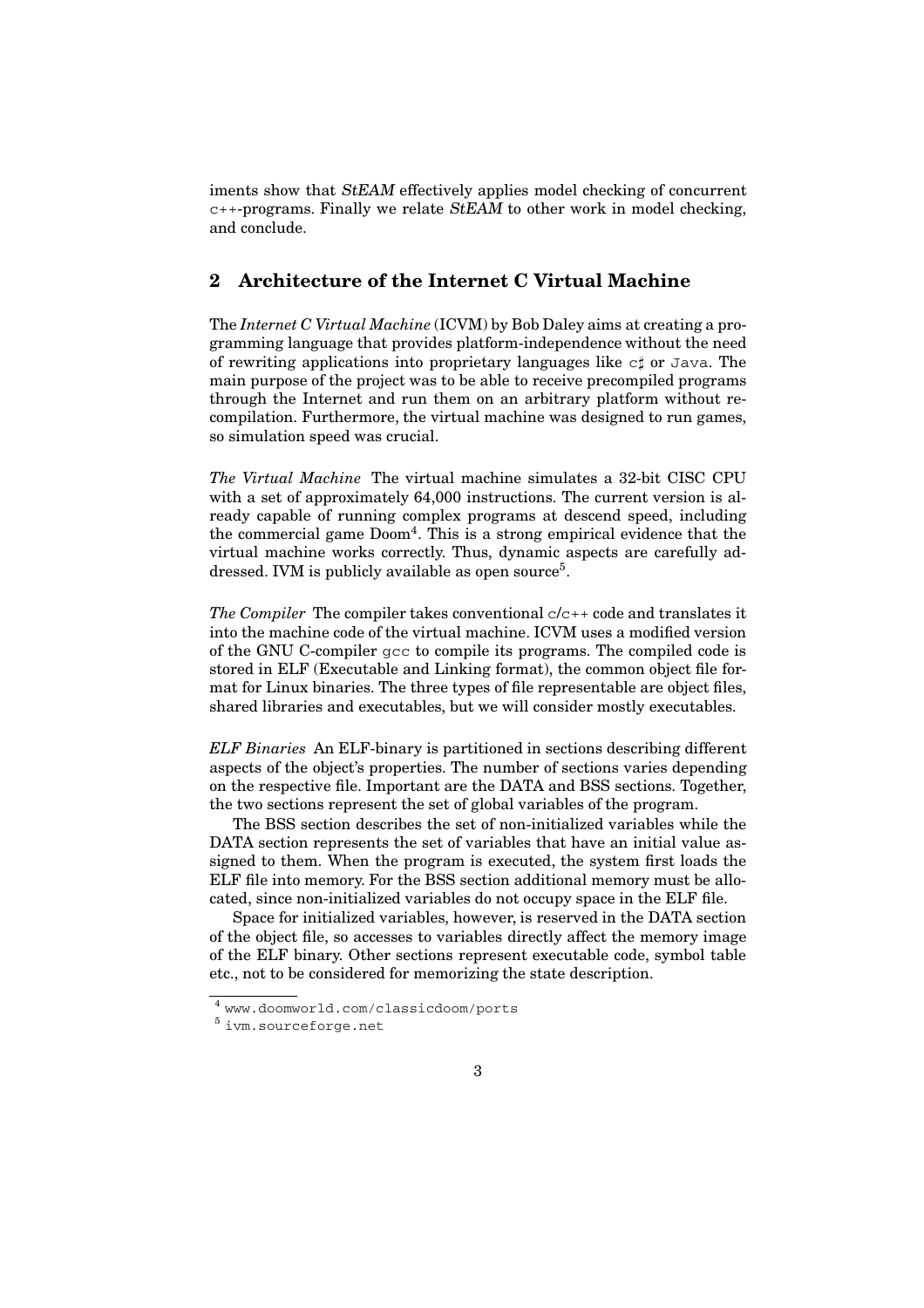

Fig. 1. System state of a StEAM program.

### **3 Multi-Threading**

In the course of our project, the virtual machine was extended with multithreading capabilities, a description of the search space of a program, as well as some special-purpose program statements which enable the user to describe and guide the search. Figure 1 shows the components that form the state of a concurrent program for StEAM.

*System Memory Hierarchy* Memory is organized in three layers: Out-most is the physical memory which is only visible to the model checker. The subset *VM-memory* is also visible to the virtual machine and contains information about the main thread, i.e., the thread containing the main method of the program to check. The program memory forms a subset of the VM-memory and contains regions that are dynamically allocated by the program.

*Stacks and Machines* For *n* threads, we have *stacks*  $s_1, \ldots, s_n$  and *machines*  $m_1, \ldots, m_n$ , where  $s_1$  and  $m_1$  correspond to the *main* thread that is created when the verification process starts. Therefore, they reside in VM-memory. The machines contain the hardware registers of the virtual machine, such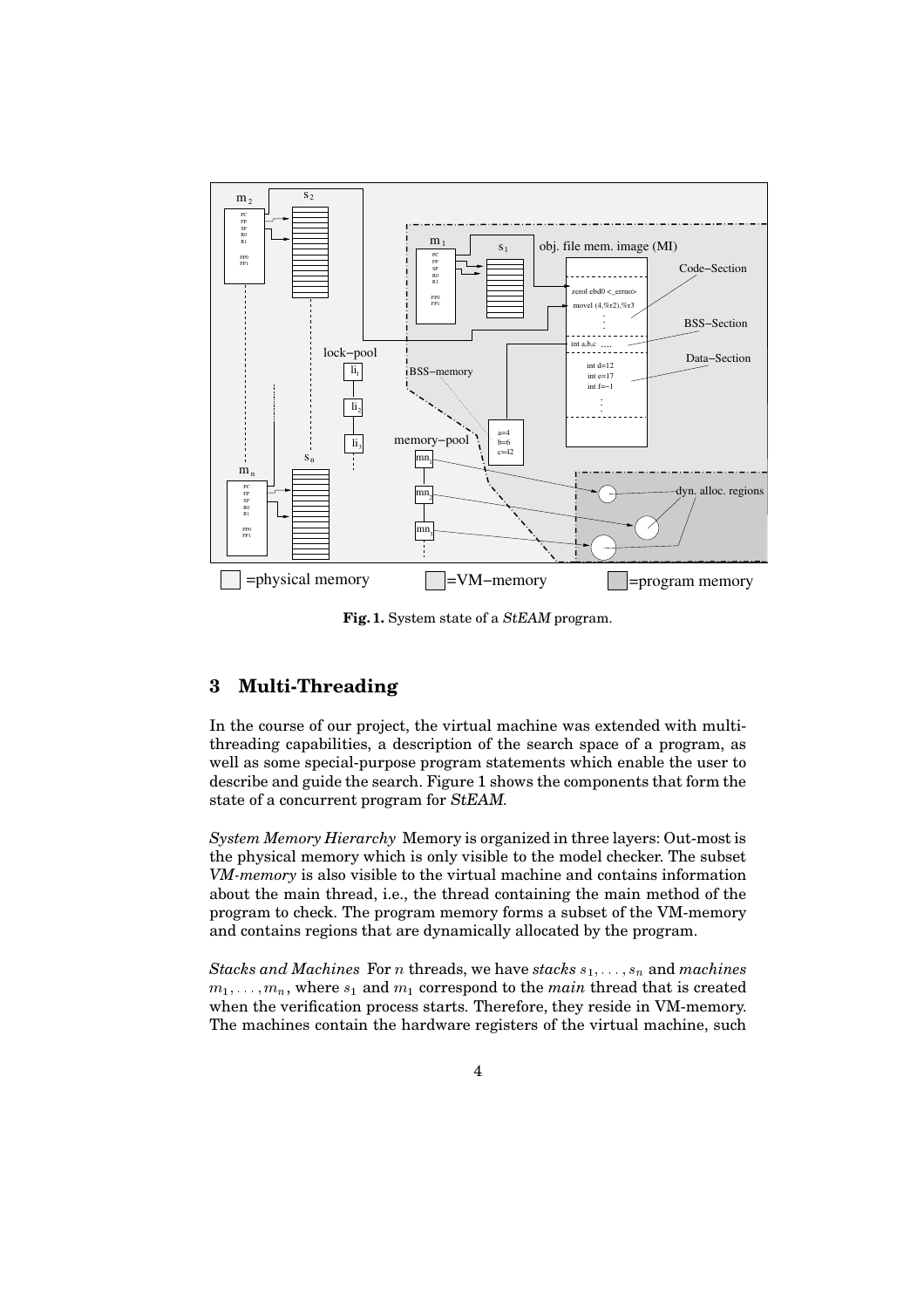as the program counter (PC) and the *stack* and *frame pointers* (SP, FP). Before the next step of a thread can be executed, the content of machine registers and stack must refer to the state immediately after the last execution of the same thread, or, if it is new, directly after initialization.

*Dynamic Process Creation* From the running threads, new threads can be created dynamically. Such a creation is recognized by StEAM through a specific pattern of machine instructions. *Program counters* (PCs) indicate the byte offset of the next machine instruction to be executed by the respective thread, i.e., they point to some position within the code-section of the object file's *memory image* (MI). MI also contains the information about the DATA and BSS sections. Note that (in contrast to the DATA section) the space for storing the contents of the variables declared in the BSS section lies outside the MI and is allocated separately.

*Memory- and Lock-Pool* The *memory-pool* is used by StEAM to manage dynamically allocated memory. It consists of an AVL-tree of entries (memory nodes), one for each memory region. They contain a pointer to address space which is also the search key, as well as some additional information such as the identity of the thread, from which it was allocated.

The *lock-pool* stores information about locked resources. Again an AVLtree stores lock information.

### **4 Exploration**

There is a core difference between the *execution* of a multi-threaded program and the *exploration* of its state space. In the first case, it suffices to restore machine registers and stack content of the executed thread.

To explore a program state space, the model checker must restore the state of DATA and BSS, as well as the memory and lock pool. Although StEAM does support program simulation, we consider only exploration.

*Special Command Patterns* On the programming level, multi-threading is realized through a base class ICVMThread, from which all thread classes must be derived. A class derived from ICVMThread must implement the methods start, run and die. After creating an instance of the derived thread-class, a call to *start* will initiate the thread execution.

The *run*-method is called from the *start*-method and must contain the actual thread code. New commands e.g. VLOCK and VUNLOCK for locking have been integrated using macros. The compiler translates them to usual c++-code which does not influence the user-defined program variables. During program verification code patterns are detected in the virtual machine where special commands, like locking, are executed. This way of integration avoids manipulation of the compiler.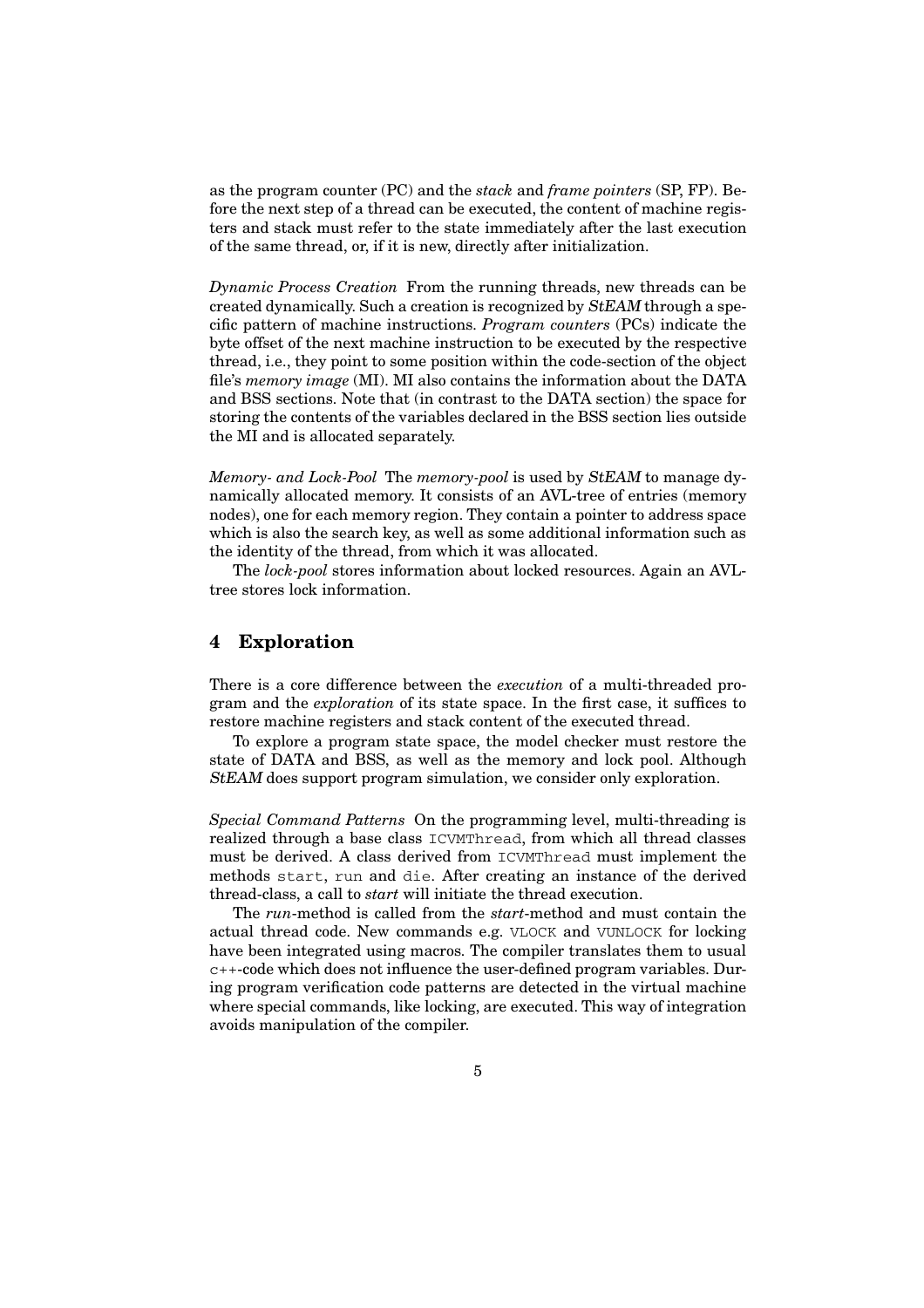```
01. #include "IVMThread.h"
02. #include "MyThread.h"
04. extern int glob;
05.
06. class IVMThread;
07. MyThread::MyThread()
08. :IVMThread::IVMThread(){
09. }
10. void MyThread::start() {
11. run();
12. die();
13. }
14.
15. void MyThread::run() {
16. glob=(glob+1)*ID;
17. }
18.
19. void MyThread::die() {
20. }
21.
22. int MyThread::id_counter;
21. }
                              01. #include <assert.h>
                              02. #include "MyThread.h"
                              03. #define N 2
                              0405. class MyThread;
                              06. MyThread * t[N];
                              07. int i,glob=0;
                              08.
                              09. void initThreads () {
                              10. BEGINATOMIC
                              11. for(i=0; i < N; i++) {
                              12. t[i]=new MyThread();
                              13. t[i]->start();
                              14. }
                              15. ENDATOMIC
                              16. }
                              17.
                              18. void main() {
                              19. initThreads();
                              20. VASSERT(glob!=8);
```
Table 1. The source of the program glob.

*Example* Figure 1 shows a simple program glob which generates two threads from a derived thread class MyThread, that access a shared variable *qlob*.

The main program calls an atomic block of code to create the threads. Such a block is defined by a pair of BEGINATOMIC and ENDATOMIC statements. Upon creation, each thread is assigned a unique identifier ID by the constructor of the super class. An instance of MyThread uses ID to apply the statement  $q$ lob= $(q$ lob+1 $)$ \*ID.

The main method contains a VASSERT statement. This statement takes a boolean expression as its parameter and acts like an assertion in established model checkers like e.g. SPIN [17]. If StEAM finds a sequence of program instructions (the *trail*) which leads to the line of the VASSERT statement, and the corresponding system state violates the boolean expression, the model checker prints the trail and terminates.

In the example, we check the program against the expression  $q_{\text{lob}} = 8$ . Figure 2 shows the error trail of StEAM, when applied to glob. Thread 1 denotes the main thread, Thread 2 and Thread 3 are two instances of MyThread. The returned error trail is easy to trace. First, instances of MyThread are generated and started in one atomic step. Then the oneline run-method of Thread 3 is executed, followed by the run-method of Thread 2. We can easily calculate why the assertion is violated. After Step 3, we have  $q \text{lob} = (0+1) * 3 = 3$  and after step 5 we have  $q \text{lob} = (3+1) * 2 = 8$ . After this, the line containing the VASSERT-statement is reached.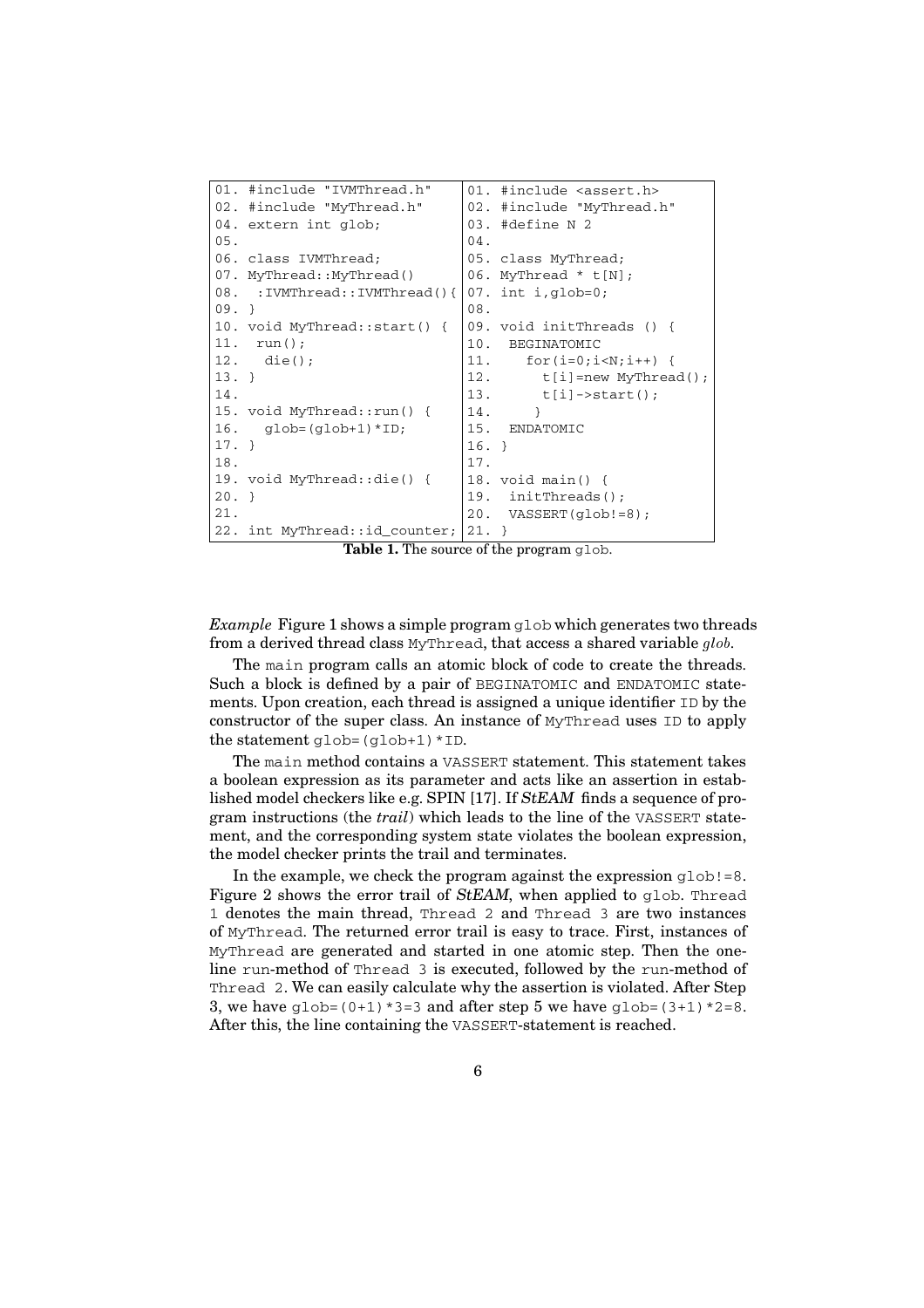Step 1: Thread 1 - Line 10 src-file: glob.c - initThreads Step 2: Thread 1 - Line 16 src-file: glob.c - main Step 3: Thread 3 - Line 15 src-file: MyThread.cc - MyThread::run Step 4: Thread 3 - Line 16 src-file: MyThread.cc - MyThread::run Step 5: Thread 2 - Line 15 src-file: MyThread.cc - MyThread::run Step 6: Thread 2 - Line 16 src-file: MyThread.cc - MyThread::run Step 7: Thread 1 - Line 20 src-file: glob.c - main Step 8: Thread 1 - Line <unknown> src-file: glob.c - main

**Fig. 2.** The error-trail for the 'glob'-program.

The assertion is only violated, if the main method of Thread 3 is executed before the one of Thread 2. Otherwise,  $q$ lob would take the values  $0$ , <sup>2</sup>, and <sup>9</sup>. By default, StEAM uses depth first search (DFS) for a program exploration. In general, DFS finds an error quickly while having low memory requirements. As a drawback, an error trails found with DFS can become very long, in some cases even too long to be traceable by the user. In the current version, StEAM supports DFS, breadth-first search (BFS) and the heuristic search methods best-first (BF) and A<sup>\*</sup> (see e.g. [9]).

*Detecting Deadlocks* StEAM automatically checks for deadlocks during a program exploration. A thread can gain and release exclusive access to a resource using the statements VLOCK and VUNLOCK which take as their parameter a pointer to a base type or structure. When a thread attempts to lock an already locked resource, it must wait until the lock is released. A deadlock describes a state where all running threads wait for a lock to be released. A detailed example is given in [21].

*Hashing* StEAM uses a hash table to store already visited states. When expanding a state, only those successor states not in the hash table are added to the search tree. If the expansion of a state  $S$  yields no new states, then  $S$ forms a leaf in the search tree. To improve memory efficiency, we fully store only those components of a state which differ from that of the predecessor state. If a transition leaves a certain component unchanged - which is often the case for e.g. the lock pool - only the reference to that component is copied to the new state. This has proven to significantly reduce the memory requirements of a model checking run. The method is similar to the *Collapse Mode* used in Spin [16]. However, instead of component indices, StEAM directly stores the pointers to the structures describing respective state components. Also, only components of the immediate predecessor state are compared to those of the successor state. A redundant storing of two identical components is therefore possible. Additional savings may be gained through reduction techniques like heap symmetry [19], which are subject to further development of StEAM.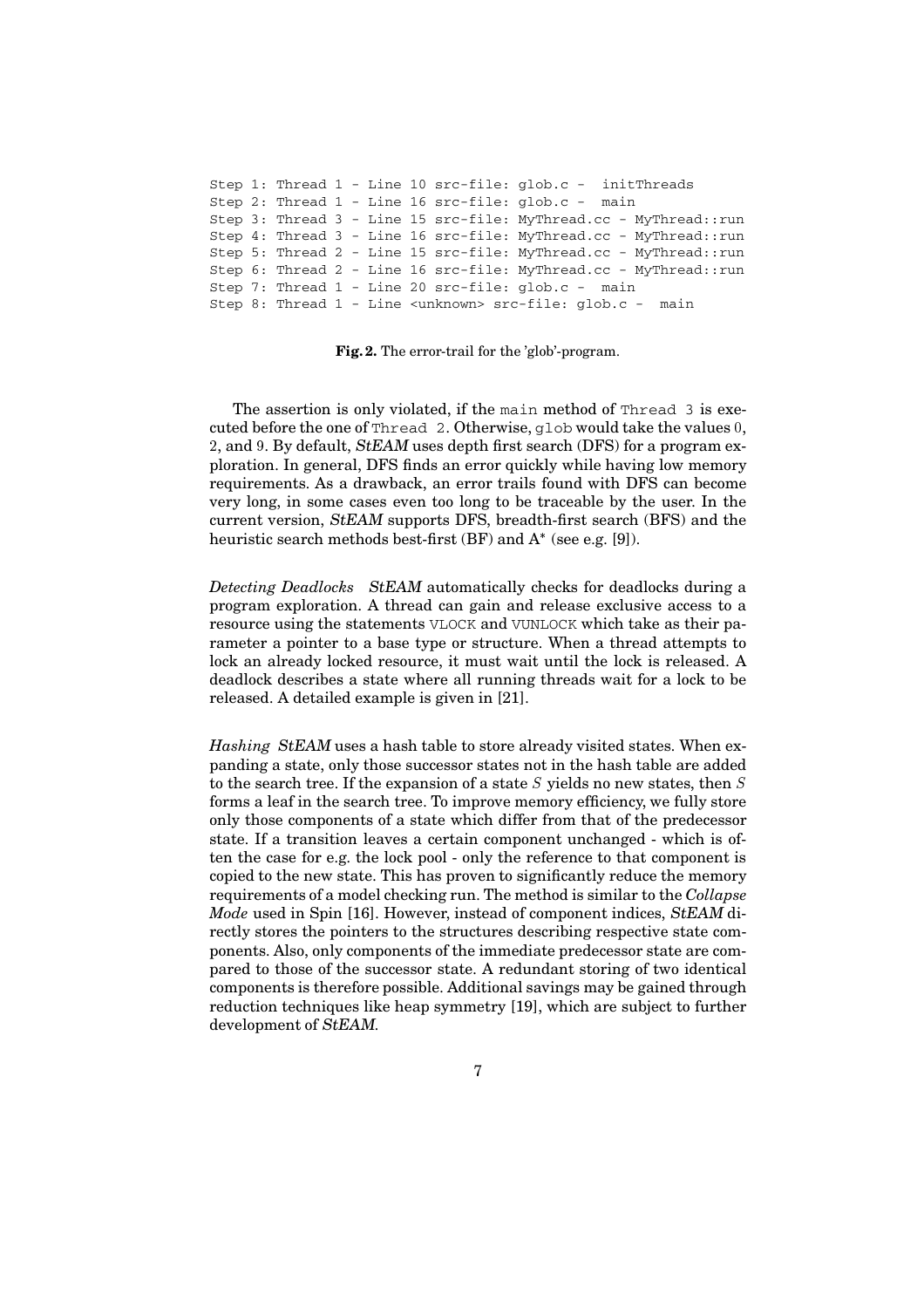#### **5 Accelerating Error Detection**

Our approaches to accelerate error detection are twofold. First, we reduce the state space of assembly-level program state exploration. Second, we invent heuristics, which accelerate error detection, especially the search for deadlocks.

Although StEAM can model check real c++ programs, it is limited in the size of problems it can handle. Unmodified  $c++$  programs have more instructions than abstract models other model checker take as their input. The state space usually grows exponential in the number of threads including the number of executed machine instruction in each thread as a factor. For each instruction, all permutations of thread orders can occur and have to be explored.

*Lock and Global Compaction* The occurrence of an error does not depend on every execution order. An exploration of a single thread has to be interrupted only after lock/unlock or access to shared variables. Each access to local memory cells cannot influence the behaviour of other threads. Therefore, we realized two kinds of state reduction techniques.

The first one, called *lock* and *global compaction*, *lgc* for short, executes each thread until the next access to shared memory cells. Technically, this is performed by looking at the memory regions, that each assembly level instruction accesses and at lock instructions.

*Source Line Compaction* The second kind of exploration, *nolgc* for short, requires each source line to be atomic. No thread switch is allowed during execution of a single source line. This is not immediate, since each line of code correspond to a sequence of object code instruction.

The implication for the programmer is that infinite loops that e.g wait for change of a shared variable, are not allowed in a single source line. We expect the body of the loop to be unfolded in forthcoming source. The source line compaction is only sound with respect to deadlock detection, if read and write access as well as lock and unlock access to the same variable are not included in one line.

Both techniques reduce thread interleaving and link to the automated process of partial order reduction, which has been implemented in many explicit state model checking systems [20,7]. The difference is that we decide, whether or not a thread interleaving has to be considered by looking at current assembler instruction and the lock pool.

## **6 Directed Program Model Checking**

Heuristics have been successfully used to improve error detection in concurrent programs, see e.g. [12,8]. States are evaluated by an estimator function, measuring the distance to an error state, so that states closer to the faulty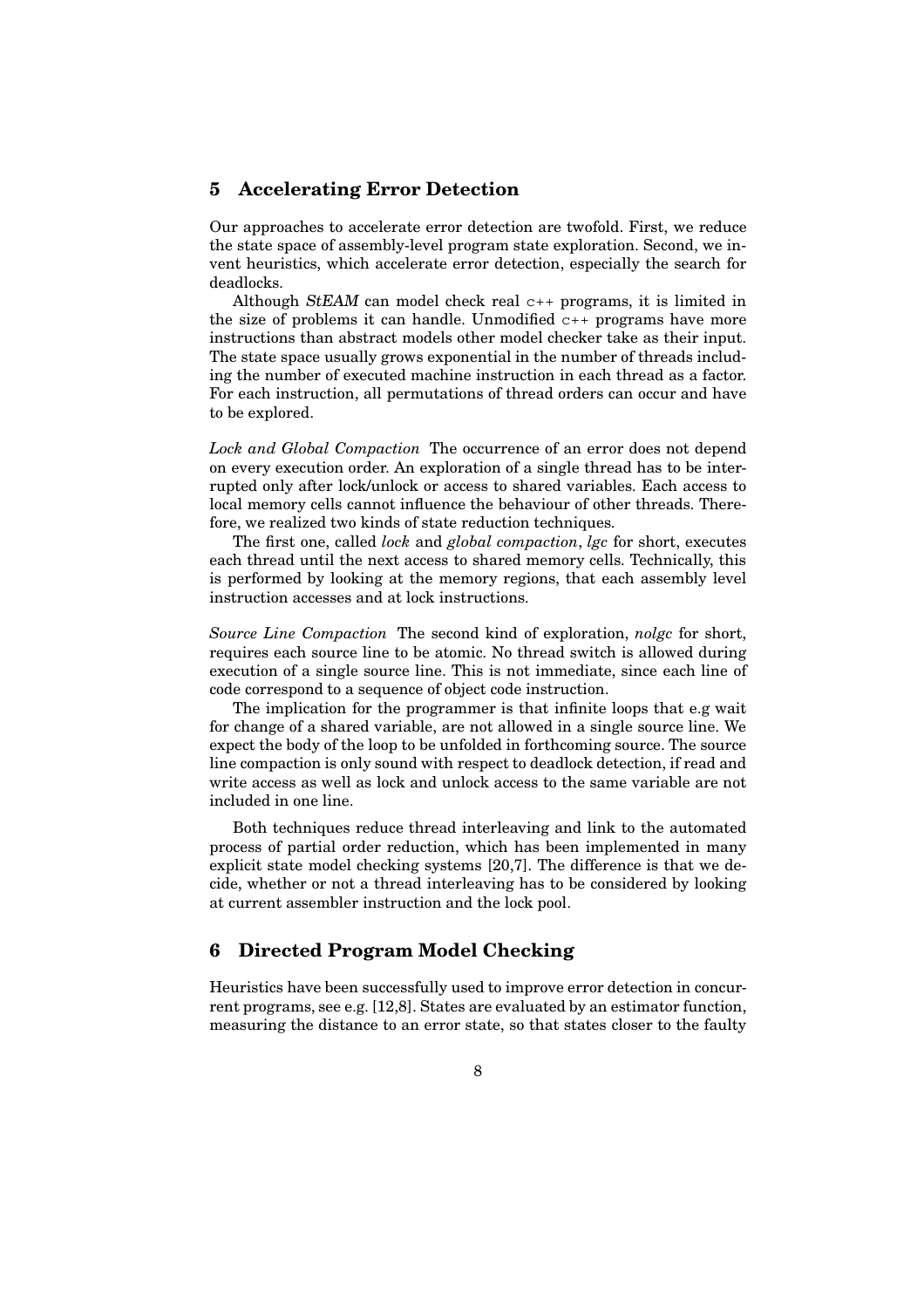behavior have a higher priority and are considered earlier in the exploration process. If the system contains no error, there is no gain, the whole search space is enumerated. Compared to blind search, the only loss is due to additional computational resources for the heuristics.

*Most-Block and Interleaving* An appropriate example for the detection of deadlocks is the *most-block* heuristic. It favors states, where more threads are blocked. Another established estimate used for error detection in concurrent programs is the *interleaving* heuristic. It relies on maximizing the interleaving of thread executions [12].

In the following we consider new aspects to improve the design of estimator functions. In StEAM heuristics either realize single ideas or mixed ones, so we first start with three basic primitives: lock, shared variables and thread-id, followed by a treatment on how to combine them to higher-order functions.

*Lock* In the *lock* heuristic, we prefer states with more variables locks and more threads alive. Locks are obvious preconditions for threads to become blocked. Only threads that are still alive can get blocked in the future.

*Shared Variable* Finally, we considered the access to shared variables. We prefer a change of the active thread after a global read or write access. The objective is that after accessing a global variable, other threads are likely to be affected.

*Thread-Id* Threads are of equal class in many cases. If threads have equal program code and differ only in their *thread-id*, their internal behaviour is only slightly different. If the threads are ordered linear ascending according to their id, we may prefer the last one.

The *thread-id* heuristics can be seen as kind of a *symmetry reduction* rule, because we impose a preference ordering on similar threads, which sets a penalty to the generation of equivalent state generation. Symmetric reduction based on ordered thread-IDs and their PC values is e.g. analyzed in [2] and integrated into *dSpin*. One advantage compared to other approaches in symmetry reduction is, that we encoded the similarity measure into the estimator function. Therefore, the approach is more flexible and can be combined easily with other heuristics. Moreover, no explicit computation of canonical states takes place and the approach is not specialized to a certain problem domain.

*Favoring Patterns* Each thread has internal values and properties that we can use to define which thread execution we favor in an exploration step, e.g. thread-id (ID), PC, number of locked variables, number of executed instructions so far, and flags like *blocked* and *alive*. If *blocked* is set, the thread is waiting for a variable to be unlocked. If *alive* is unset, the thread will not be executed anymore: it is dead.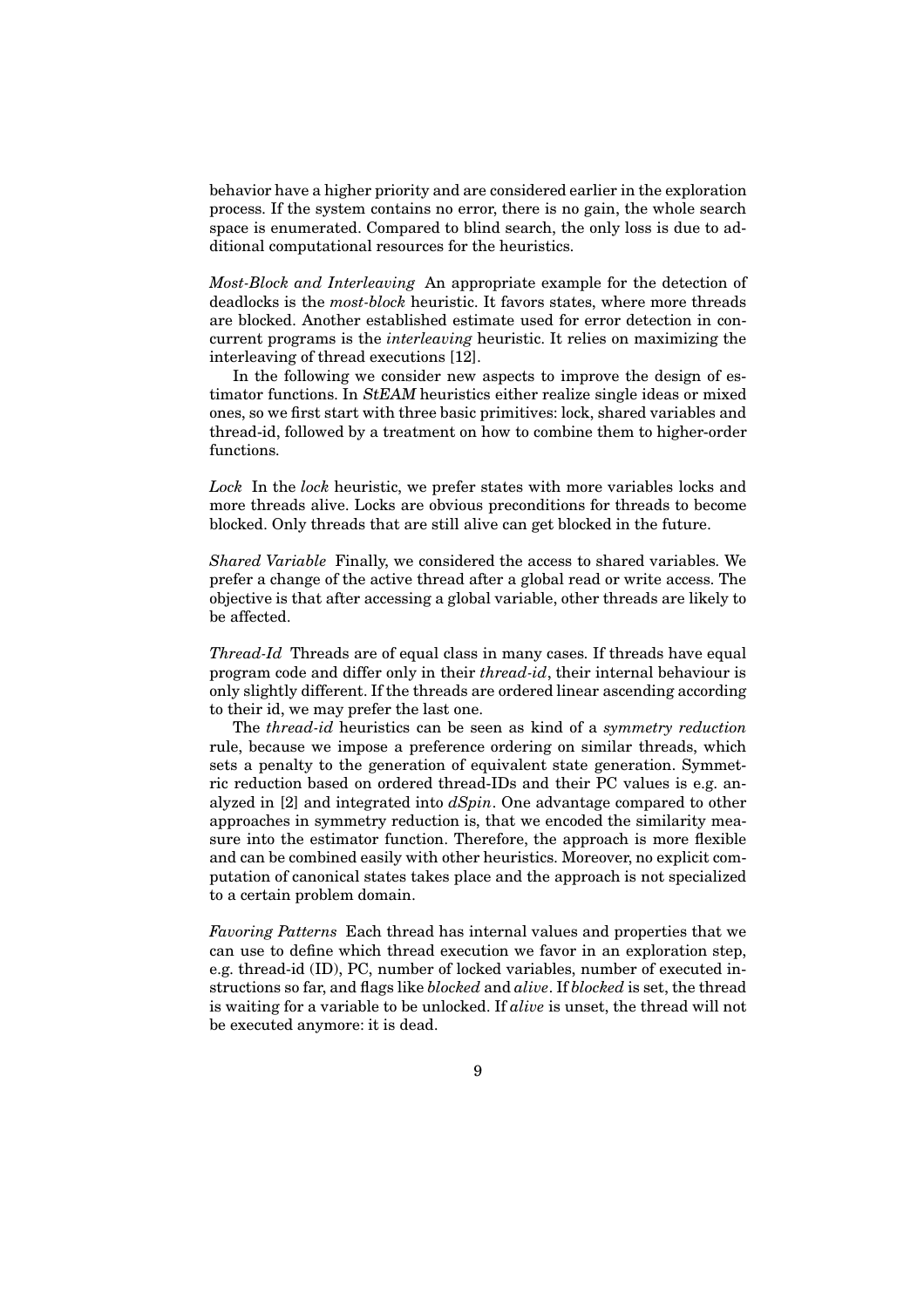![](_page_9_Figure_0.jpeg)

**Fig. 3.** Favoring patterns.

We select a subset of all possible components to define heuristics. The pattern for some relevant components for an example system state is shown in Figure 3. We call those patterns *favoring*, as they favor states in the exploration. In the following we explain one of the heuristics in use, namely the *pbb* heuristic.

If we add simply the number of all blocked threads in an heuristic, we obtain the mentioned most blocked heuristic. But many states have the same number of blocked threads. The number of equal states, that can be obtained from a given state by permuting thread-ids and reordering the threads can be exponential in the number of threads.

To favor only a few of equivalent states, one concept of favoring patterns we use are *neighbor groups*, maximal groups of consecutive threads having a certain property, in our example flag *blocked*. Additionally, we prefer systems states, where the *neighbor groups* are rightmost. We abbreviate *neighbor group* by *group*.

For a combined estimate for the entire state, we first square the size of each group. To express the preference for rightmost group, we multiply the obtained value with the largest thread-id in the group. Then the values for each *group* are added. In the example of Figure 3, we have value <sup>12</sup> for the first group and value <sup>72</sup> for the second group yielding the sum <sup>94</sup>.

To prefer states with more threads blocked, we additionally add the cubed number of the total of all blocked threads. For the maximum possible number of blocked threads this value is compatible with the previous sum. In our example five threads are blocked, so that the final preference value is  $94 + 625 = 721$ .

Table 2 summarizes the applied heuristics together with a brief description. Newly contributed heuristic start with *pba*, known ones refer to [12].

### **7 Experimental Results**

An evaluation of StEAM has been performed on a Linux based PC (AMD Athlon XP 2200+ processor, 1 GB RAM, 1,800 MHz clock speed). The memory has been limited to 900 MB and the search time to 20 minutes.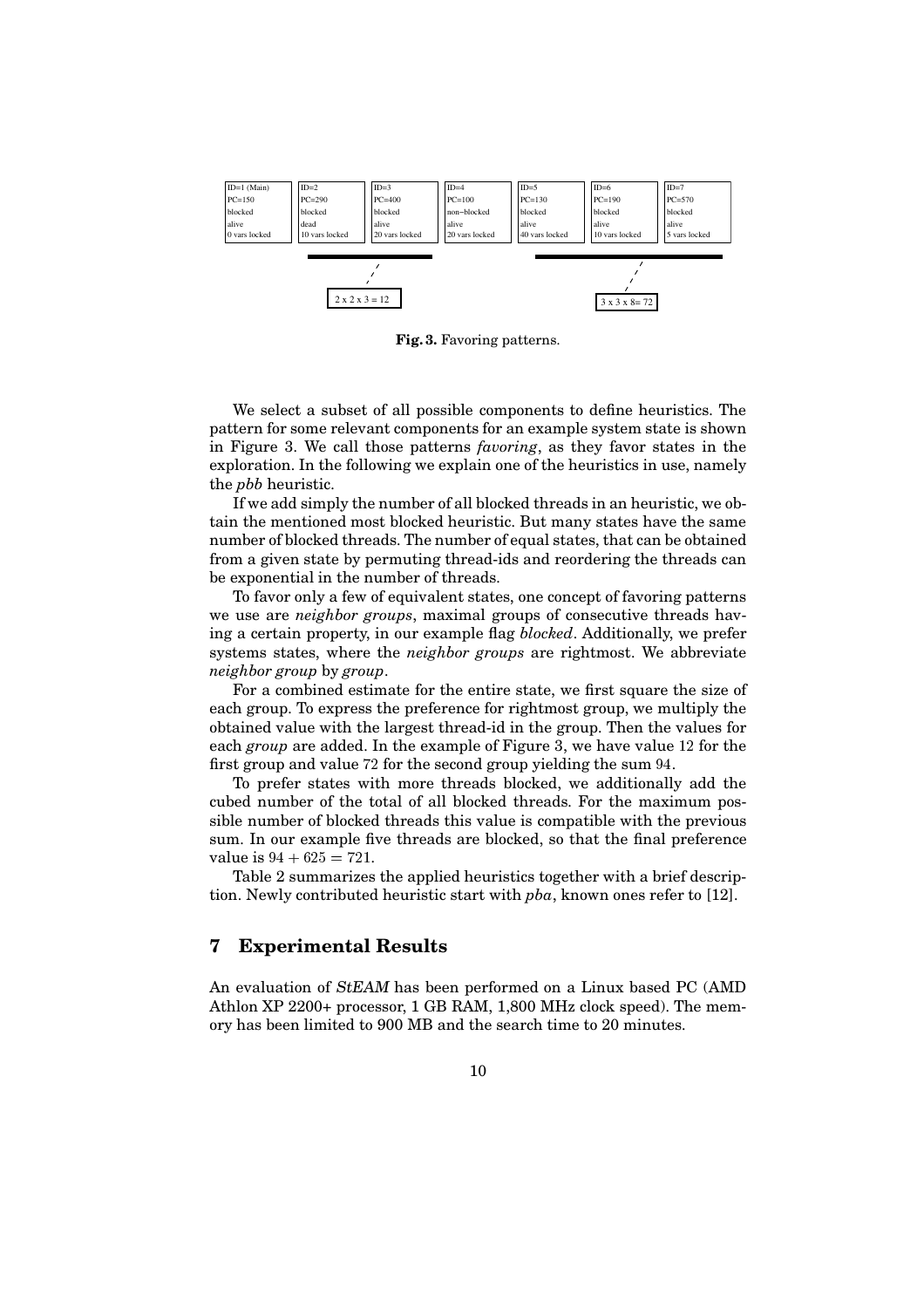| Heuristic           |    | Abb. Description                                                                   |
|---------------------|----|------------------------------------------------------------------------------------|
| most blocked        |    | mb Counts the number of blocked threads                                            |
| interleaving        |    | int The history of executed thread numbers is considered to                        |
|                     |    | prefer least recently executed threads                                             |
|                     |    | preferred alive $\&$ pba Adds the cubed number of all blocked threads, the squared |
| blocked             |    | number of all alive threads and for each <i>group</i> of alive                     |
|                     |    | threads the squared number of threads weighted with the                            |
|                     |    | rightmost thread-id.                                                               |
| preferred blocked   |    | pbb Add the cubed number of all blocked threads, the squared                       |
|                     |    | number of all blocked threads and for each group of blocked                        |
|                     |    | threads the squared number of threads weighted with the                            |
|                     |    | rightmost thread-id.                                                               |
| read & write        | rw | Prefers write access to shared variables and punishes read                         |
|                     |    | accesses without intermediate write access on each thread.                         |
| lock n' block       |    | lnb Count the number of locks in all threads and the number of                     |
|                     |    | blocked threads.                                                                   |
| preferred locked 1  |    | pl1 Counts the squared number of locks in all threads and the                      |
|                     |    | squared number of blocked threads.                                                 |
| preferred locked 2  |    | pl2 Counts the squared number of locks in all threads and the                      |
|                     |    | squared number of groups of blocked and alive threads,                             |
|                     |    | where rightmost groups are preferred by weighting each                             |
|                     |    | group with the largest thread-id.                                                  |
| alternating<br>read | aa | Prefers alternating read and write access.                                         |
| & write             |    |                                                                                    |

**Table 2.** Known (*mb,int*) and newly introduced heuristics.

*Models* We conducted experiments with four scalable programs, e.g. simple communication protocols. Even though the selection is small and contains not very elaborated case studies, the state space complexity of the programs can compare with the code fragments that are often considered for program model checking.

The first model is the implementation of a deadlock solution to the dining philosophers problem (*philo*) as described in [10,21].

The second model implements an algorithm for the leader election protocol (*leader*). Here an error was seeded, which can cause more than one process to be elected as the leader. Both of the above models are scalable to an arbitrary number of processes.

The third model, is a C++ implementation of the optical telegraph protocol (*opttel*), which is described in [15]. The model is scalable in the number of telegraph stations and contains a deadlock.

The fourth model is an implementation of a bank automata scenario (*cashit*). Several bank automata perform transaction on a global database (withdraw, request, transfer). The model is scalable in the number of automata. A wrong lock causes an access violation.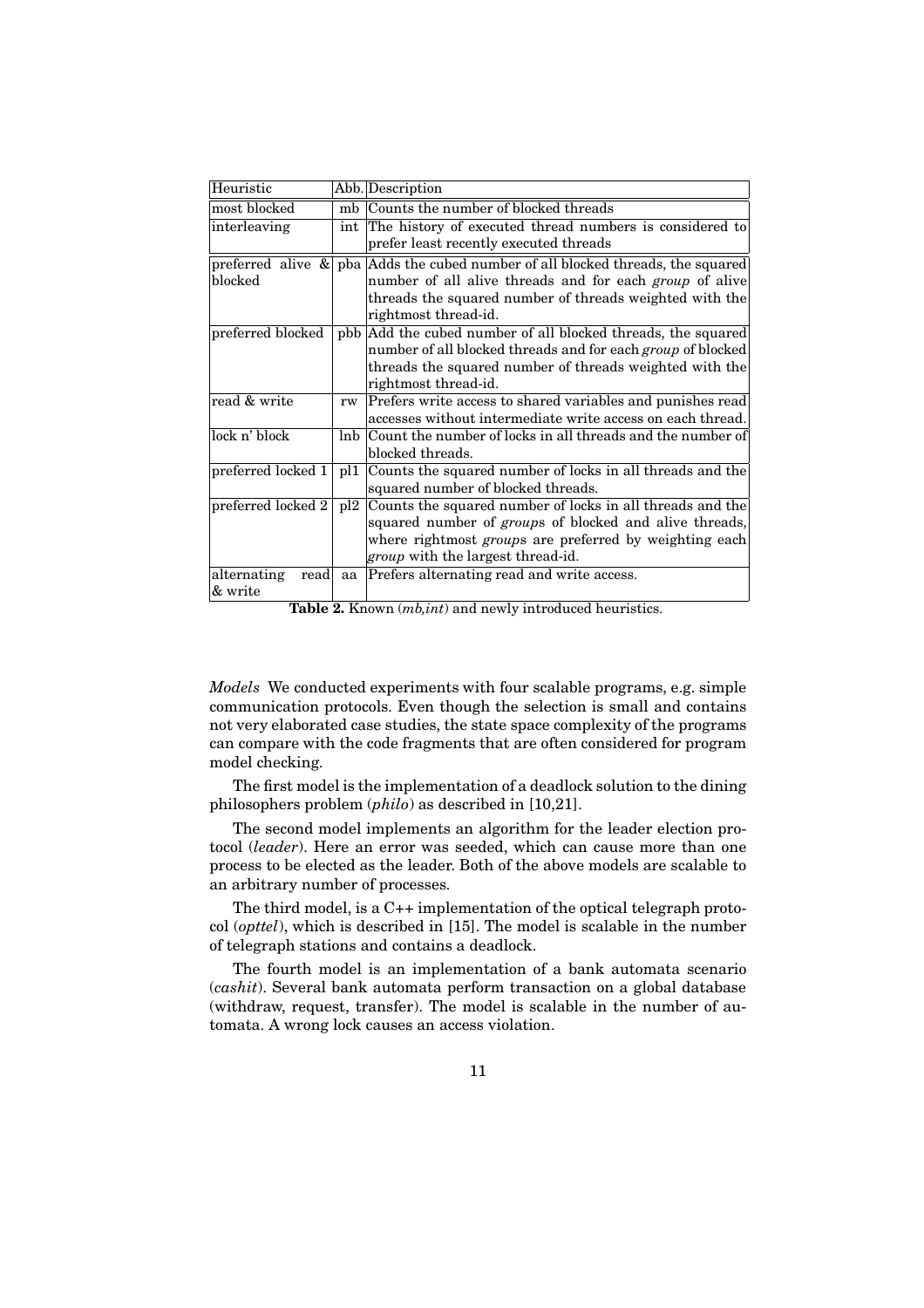*Undirected Search* The undirected search algorithms considered are BFS and DFS. Table 3 shows the results. For the sake of brevity we only show the result for the maximum scale  $(s)$  that could be applied to a model with a specific combination of a search algorithm with or without state space compaction  $(c)$ , for which an error could be found. We measure trail length  $(l)$ , the search time (t in 0.1s) and the required memory (m in KByte). In the following  $n$  denotes the scale factor of a model and  $msc$  the maximal scale.

In all models BFS already fails for small instances. For example in the dining philosophers, BFS can only find a deadlock up to  $n = 6$ , while heuristic search can go up to  $n = 190$  with only insignificant longer trails. DFS only has an advantage in *leader*, since higher instances can be handled, but the produced trails are longer than those of heuristic search.

*Heuristic Search* Table 4 and Table 5 depict the obtained results for directed program model checking.

The *int* heuristic, used with BF, shows some advantages compared to the undirected search methods, but is clearly outperformed by the heuristics which are specifically tailored to deadlocks and assertion violations. The *rw* heuristic performs very strong in both, *cashit* and *leader*, since the error in both protocols is based on process communication. In fact *rw* produces shorter error trails than any other method (except BFS).

In contrast to our expectation, *aa* performs poorly at the model *leader* and is even outperformed by BFS with respect to scale and trail length. For *cashit*, however, *aa*, leading to the shortest trail and *rw* are the only heuristic that find an error for  $n = 2$ , but only if the *lgc* reduction is turned off. Both of these phenomena of *aa* are subject to further investigation.

The lock heuristics are especially good in *opttel* and *philo*. With BF and *lgc* they can be used to a msc of 190 (*philo*) and 60 (*opttel*). They outperform other heuristics with *nolgc* and the combination of A\* and *lgc*. In case of A\* and *nolgc* the results are also good for *philo* (n=6 and n=5; msc is 7).

According to the experimental results, the sum of locked variables in continuous block of threads with locked variable is a good heuristic measure to find deadlocks. Only the *lnb* heuristic can compare with *pl1* and *pl2* leading to a similar trail length. In case of *cashit pl2* and *rw* outperform most heuristics with BF and A\*: with *lgc* they obtain an error trail of equal length, but *rw* needs less time. In the case of A\* and *nolgc pl2* is the only heuristic which leads to a result for *cashit*. In most cases both *pl* heuristics are among the fastest.

The heuristic *pba* is in general moderate but sometimes, e.g. with A\* and *nolgc* and *opttel* (msc of 2) and *philo* (msc of 7) outperforming. The heuristic *pbb* is often among the best, e.g. *leader* with BF and *lgc* ( $n = 6$ ,  $msc = 80$ ). *philo* with BF and *lgc* (n=150; msc is 190) and *philo* with A\* and *nolgc*  $(n = 6, msc = 7)$ . Overall the heuristics *pba* and *pbb* are better suited to A<sup>\*</sup>.

*Experimental Summary* Figure 4 summarizes our results. We measure the performance by extracting the fourth root of the product of trail length, pro-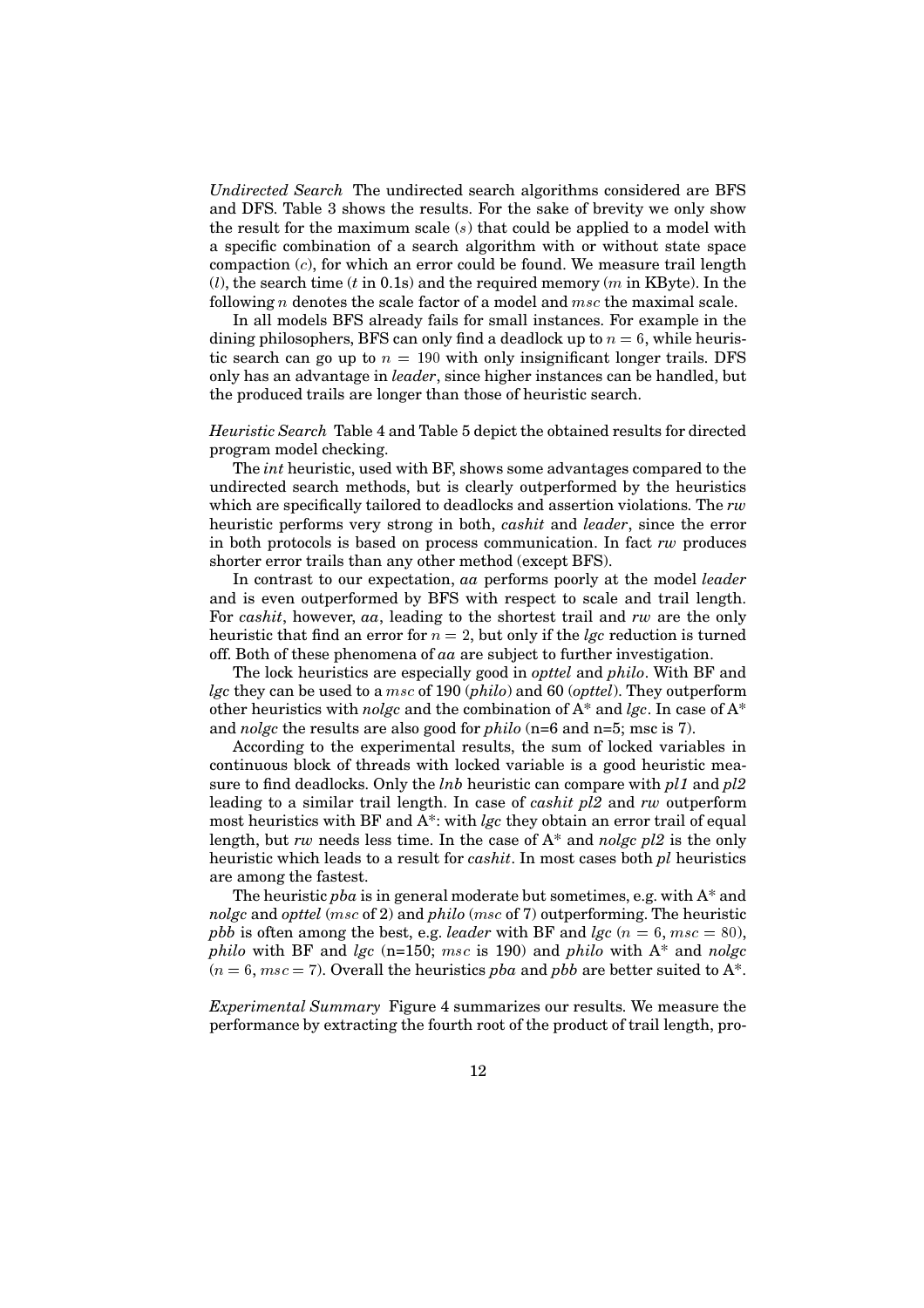|                         |     |                          | cashit        |                |          | leader                                                  |              | opttel                                           |           |                |      | philo |            |     |
|-------------------------|-----|--------------------------|---------------|----------------|----------|---------------------------------------------------------|--------------|--------------------------------------------------|-----------|----------------|------|-------|------------|-----|
|                         | c s |                          |               | m <sub>l</sub> |          |                                                         | $m$ s        |                                                  |           | m <sub>l</sub> | -S I |       |            | m   |
| DFS <sub>V</sub> 1      |     |                          | 97 151 134 80 |                |          |                                                         |              | 1,197 247 739 9  8,264 214 618 90  1,706 166 835 |           |                |      |       |            |     |
|                         |     | DFS <sub>n</sub> 111.824 | 17            |                |          | 96 12 18.106 109 390 6 10.455 221 470 20 14.799 463 824 |              |                                                  |           |                |      |       |            |     |
| <b>BFS</b> <sub>v</sub> |     |                          |               |                |          |                                                         | 56 365 787 2 | 21                                               | <b>24</b> | 971            | 6    |       | 13 160 453 |     |
| BFS <sub>n</sub>        |     |                          |               |                | $\Omega$ | 661                                                     | 30 146       |                                                  | -         |                |      | 26    |            | 164 |

**Table 3.** Results with Undirected Search.

|                      |  | cashit                               |               |          | leader           |                                                                                      |              |                     |              | opttel                                  |           |     | philo            |                    |  |                  |  |  |
|----------------------|--|--------------------------------------|---------------|----------|------------------|--------------------------------------------------------------------------------------|--------------|---------------------|--------------|-----------------------------------------|-----------|-----|------------------|--------------------|--|------------------|--|--|
| $SA$ $C\overline{s}$ |  |                                      | ŧ             | m        | $\boldsymbol{s}$ |                                                                                      | $t_{\rm l}$  | $\lfloor m \rfloor$ | $\mathbf{s}$ |                                         | ŧ         | m   | $\boldsymbol{s}$ |                    |  | $\boldsymbol{m}$ |  |  |
| $p11$ y 1            |  |                                      | 97 150 134    |          | 5 <sup>1</sup>   |                                                                                      | 73 89 285 60 |                     |              |                                         |           |     | 602 210 770 190  |                    |  | 386 166 622      |  |  |
| p 2 y 1              |  | 97                                   |               | 59 120 5 |                  |                                                                                      | 73 94 312 60 |                     |              |                                         |           |     | 601 210 680 190  |                    |  | 385 487 859      |  |  |
| $mb \,  y 1$         |  |                                      | 97 150 134 80 |          |                  |                                                                                      |              |                     |              | 1,197 247 737 9 6,596 160 518 150       |           |     |                  |                    |  | 750 213 862      |  |  |
| $lnb$ y  1           |  |                                      | 97 150 134 5  |          |                  |                                                                                      | 73 86 263 60 |                     |              | 602 211 763 190                         |           |     |                  |                    |  | 386 168 639      |  |  |
| int $ y 1 $          |  |                                      | 98 91 128 5   |          |                  |                                                                                      | 57 395 789 2 |                     |              | 22                                      | <b>12</b> | 981 | 8                |                    |  | 18 193 807       |  |  |
| aa $ y 1 $           |  |                                      | 84 03 97 5    |          |                  |                                                                                      | 72 278 637   |                     |              |                                         |           |     | 6                |                    |  | 14 208 449       |  |  |
| rw $ y 1 $           |  | 61                                   |               | 02 97 60 |                  | 661 195 671 2                                                                        |              |                     |              | 309 07 98 90                            |           |     |                  | 1,706 178 854      |  |                  |  |  |
| pba y 1              |  |                                      | 97 90 121 80  |          |                  |                                                                                      |              |                     |              | $1,197 244 740 $ 9 6,596 161 513 90     |           |     |                  |                    |  | 450 43 234       |  |  |
| $pbb$ y $ 1 $        |  |                                      | 97 150 134 80 |          |                  |                                                                                      |              |                     |              | $1,197$ 244 741   9   6,596 160 510 150 |           |     |                  | 750 210 860        |  |                  |  |  |
|                      |  | pl1  n   1   1,824   17              |               | 9741     |                  |                                                                                      |              |                     |              | 245 94 284 40 1,203 200 705 150         |           |     |                  |                    |  | 909 340 859      |  |  |
|                      |  | $ p 2 n 1 $ 792   09   97   4        |               |          |                  |                                                                                      |              |                     |              | 245 168 376 40 1,202 193 751 150        |           |     |                  | 908 327 857        |  |                  |  |  |
|                      |  |                                      |               |          |                  | mb $ n 1 1,824$ 17 97 12 18, 106 107 428 6 10, 775 235 489 60                        |              |                     |              |                                         |           |     |                  | 1,425 102 548      |  |                  |  |  |
|                      |  | $\ln b$   n   1   1824   17   97   4 |               |          |                  |                                                                                      |              |                     |              | 245 92 284 40 1,203 197 719 150         |           |     |                  |                    |  | 909 344 856      |  |  |
|                      |  | int $ n 1 1,824$ 17 97 3             |               |          |                  |                                                                                      | 68 37 139    |                     |              |                                         |           |     | 5                |                    |  | 33 234 663       |  |  |
| aa $ n 2 $           |  | 328 86 146 3                         |               |          |                  | 132 28 139                                                                           |              |                     |              |                                         |           |     | 4                |                    |  | 27 73 197        |  |  |
| rw n 2               |  |                                      |               |          |                  | 663 147 463 40 1,447 104 470 2 494 68 206                                            |              |                     |              |                                         |           |     |                  | 20 14, 799 469 822 |  |                  |  |  |
|                      |  |                                      |               |          |                  | pba n 1    792   14   97 12 18,106 109 411   6 10,775 235 470   40      945   33 239 |              |                     |              |                                         |           |     |                  |                    |  |                  |  |  |
|                      |  |                                      |               |          |                  | pbb n 1 1,824  17  97 12 18,106 109 407  6 10,775 236 471  60  1,425 102 571         |              |                     |              |                                         |           |     |                  |                    |  |                  |  |  |

**Table 4.** Results with Best-First Search.

cessed states, time and memory (geometric mean of the arguments). We use a log-scale on both axes.

In the case of the leader election protocol, the advantage of compaction is apparent. The maximum possible scale almost doubles, if the compaction is used. The graphic shows that *rw* and DFS perform similar, finally DFS is a little bit better with lgc, but *rw* is much better with *nolgc*. BFS, *int*, and *aa* behave similar in both cases.

In *opttel*, the heuristics *lnb*, *pl1* and *pl2* are performing best. The *pl2* heuristic only starts to perform well with  $n = 15$ , before the curve has a high peak. It seems, that the preference of continuous blocks of alive or blocked thread has only a value, after increasing a certain scale, here 10. The *pab* and *pbb* heuristic perform similar up to an msc of 9.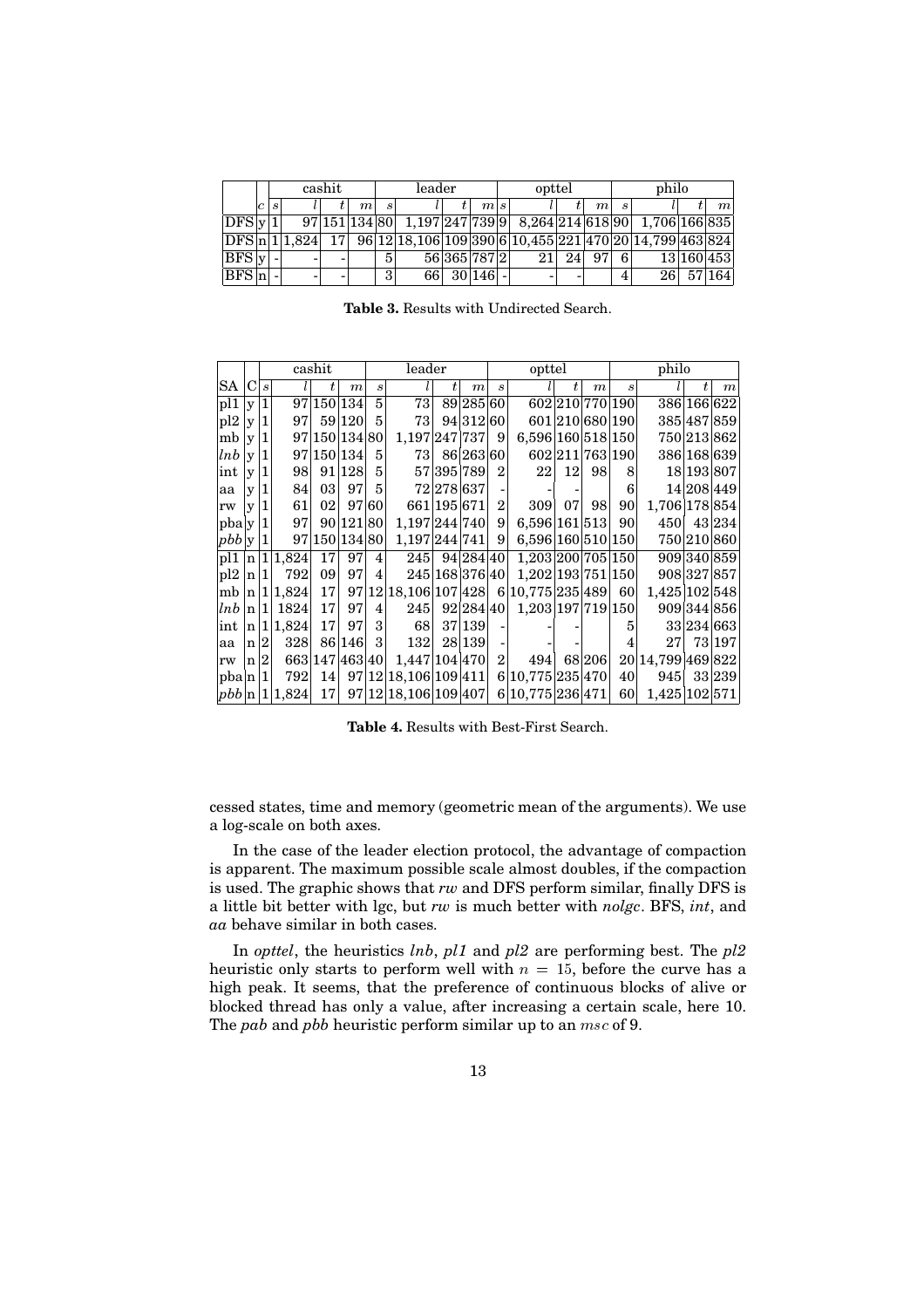|           |                     | cashit         |    |                             |                     |   | leader |           |                | opttel |                           | philo  |                |                        |            |                  |
|-----------|---------------------|----------------|----|-----------------------------|---------------------|---|--------|-----------|----------------|--------|---------------------------|--------|----------------|------------------------|------------|------------------|
|           |                     | S              |    |                             | $\lfloor m \rfloor$ | S |        |           | m/s            |        |                           | $\,m$  | s              |                        |            | $\boldsymbol{m}$ |
| pl1 y     |                     |                |    |                             |                     |   |        |           | 5563457113321  |        |                           |        |                | 39 215 190 386 166 631 |            |                  |
| p12       |                     | v <sub>1</sub> | 61 | 2,781 387 5 56 358 760 2 21 |                     |   |        |           |                |        | 03                        |        |                | 98 190 385 482 860     |            |                  |
| mb y      |                     |                |    |                             |                     |   |        |           | 5565977692221  |        | 19                        | 98     | 7              |                        | 16 111 371 |                  |
| lnb       | v                   |                |    |                             |                     |   |        |           | 556342719222   |        | 15                        | 98     | 8              |                        |            | 18 82 286        |
| int       | V                   |                |    |                             |                     |   |        |           | 55754067852221 |        | 13                        | 98     | $\overline{7}$ |                        |            | 16 177 629       |
| aa        | $\mathbf v$         |                |    |                             |                     |   |        |           | 5613857442221  |        |                           | 41 171 | 6              |                        | 14 208 449 |                  |
| rw        | v 1                 |                | 61 | 1958 310 7 78 163 589 2 22  |                     |   |        |           |                |        | <b>24</b>                 | 98     | 61             |                        | 14 208 449 |                  |
| pba y     |                     |                |    |                             |                     |   |        |           |                |        | 556378648332130424        |        |                | 60 122 191 628         |            |                  |
| $pbb$ y   |                     |                |    |                             |                     |   |        |           |                |        | 5 56 396 777 3 32 195 573 |        |                | 60 122 193 634         |            |                  |
|           |                     |                |    | pl2 n 1 136 10,568 614 3 66 |                     |   |        |           | 32 141         |        |                           |        | 5 <sup>1</sup> |                        |            | 38 172 485       |
| mb n      |                     |                |    |                             |                     |   | 366    |           | 32 151         |        |                           |        | 4              | 27 <sub>l</sub>        |            | 39 155           |
| rw        | $\lfloor n \rfloor$ |                |    |                             |                     |   | 366    | <b>21</b> | 97             |        |                           |        | 4              | 27 <sup>1</sup>        |            | 71 199           |
| $pba n$ - |                     |                |    |                             |                     |   | 366    |           |                |        | 29 138 2 63 547 845       |        | 7              |                        |            | 51 424 872       |
| $pbb$ n - |                     |                |    |                             |                     |   | 366    |           | 32 139         |        |                           |        | 6              |                        | 45 187 431 |                  |

**Table 5.** Results for A\*.

In *philo*, the heuristics *pl1*, *pl2*, *pba*, *pbb* are performing best. If only BF is considered, the heuristic *lnb* behaves similar than *pl1* and *pl2*. Again, *pl2* has an initial peak. DFS is performing well to msc of 90.

In the experiments the new heuristics show an improvement in many cases. In the case of deadlock search the new lock and block heuristics are superior to *most blocked*. The *lgc* compaction often more than doubles the maximum possible model scale.

## **8 Related Work**

We discuss other projects, that deal with model checking or software testing.

*CMC* [22], the c Model Checker, checks c and  $c++$  implementations directly by generating the state space of the analyzed system during execution. *CMC* has mainly been used to check correctness properties of network protocols The checked correctness properties are assertion violations, a global invariant check avoiding routing loops, sanity checks on table entries and messages and memory errors. CMC is specialized to event based systems supporting process communication through shared memory. The successor states are generated by calling all possible event handlers from the given state. CMC is capable to detect an error between two events and to state the kind of violation. The only witness of an error is the sequence of processed events. A sequence of events does not lead straight forward to the executed source lines, while a StEAM error trail states every executed source line. To control the behaviour of the dynamic memory allocation, malloc is overloaded, such that processes with the same sequence of calls to malloc have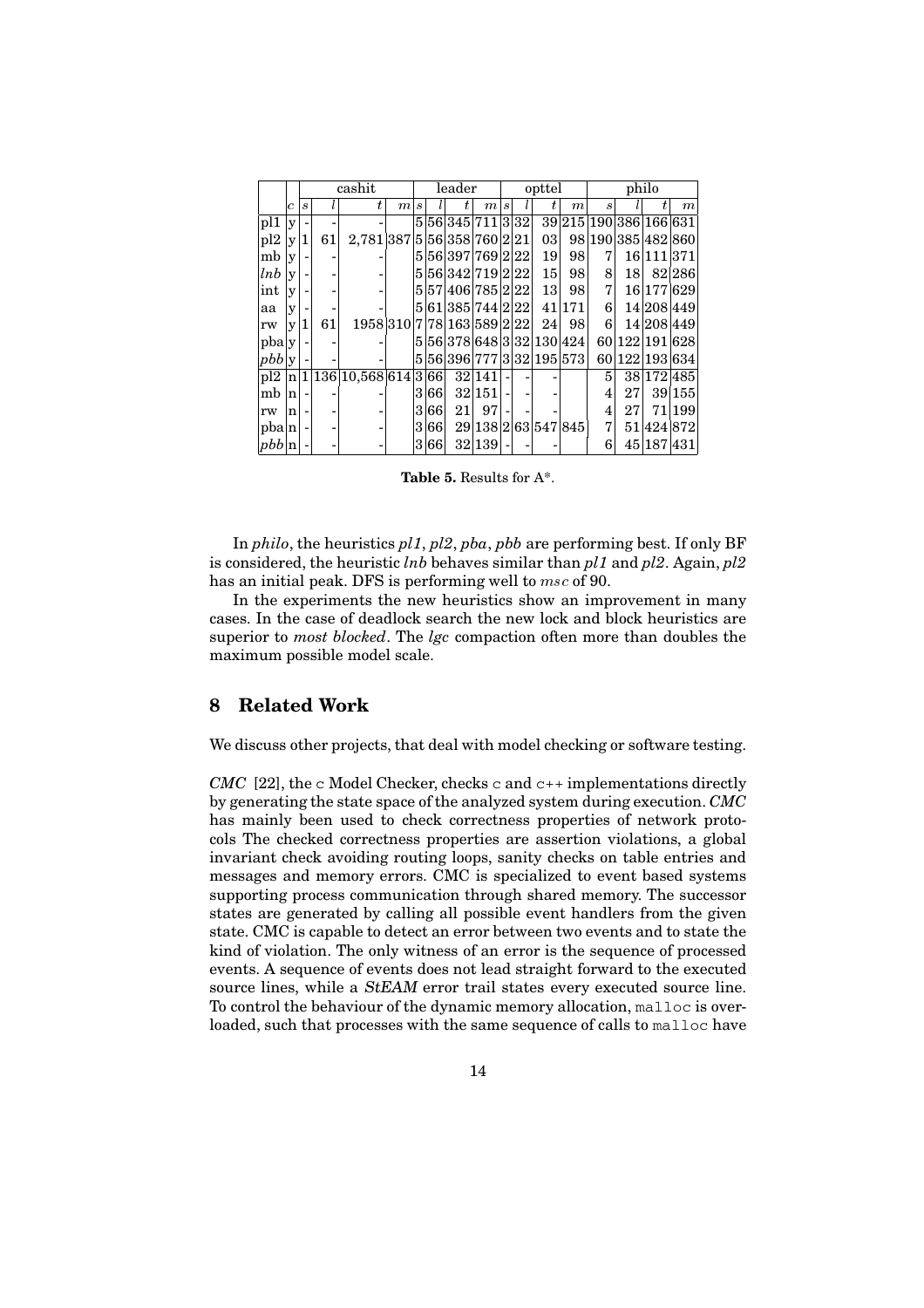![](_page_14_Figure_0.jpeg)

**Fig. 4.** Performance for philo/lgc, opttel/lgc, leader/nolgc, leader/lgc. x-axes denote scale, y-axes denote the geometric mean of trail length, states, time and memory.

the same memory map for all allocated variables. StEAM identifies memory allocation and access by directly interpreting the machine code.

*Verisoft* [11] uses the same approach as *CMC*. A scheduler emulates the process environment and calls event handlers to generate all possible sequences of events. In contrast to *CMC*, *Verisoft* does not store all processed states in a hash table. It combines persistent sets and sleep sets, that refer to a notion of independency of transitions to restrict search. This is advantageously, if the search graph is finite and acyclic. To avoid infinite search for arbitrary search graphs, the search is depth-bounded. This approach minimizes memory usage, but may lead to repeated computation of identical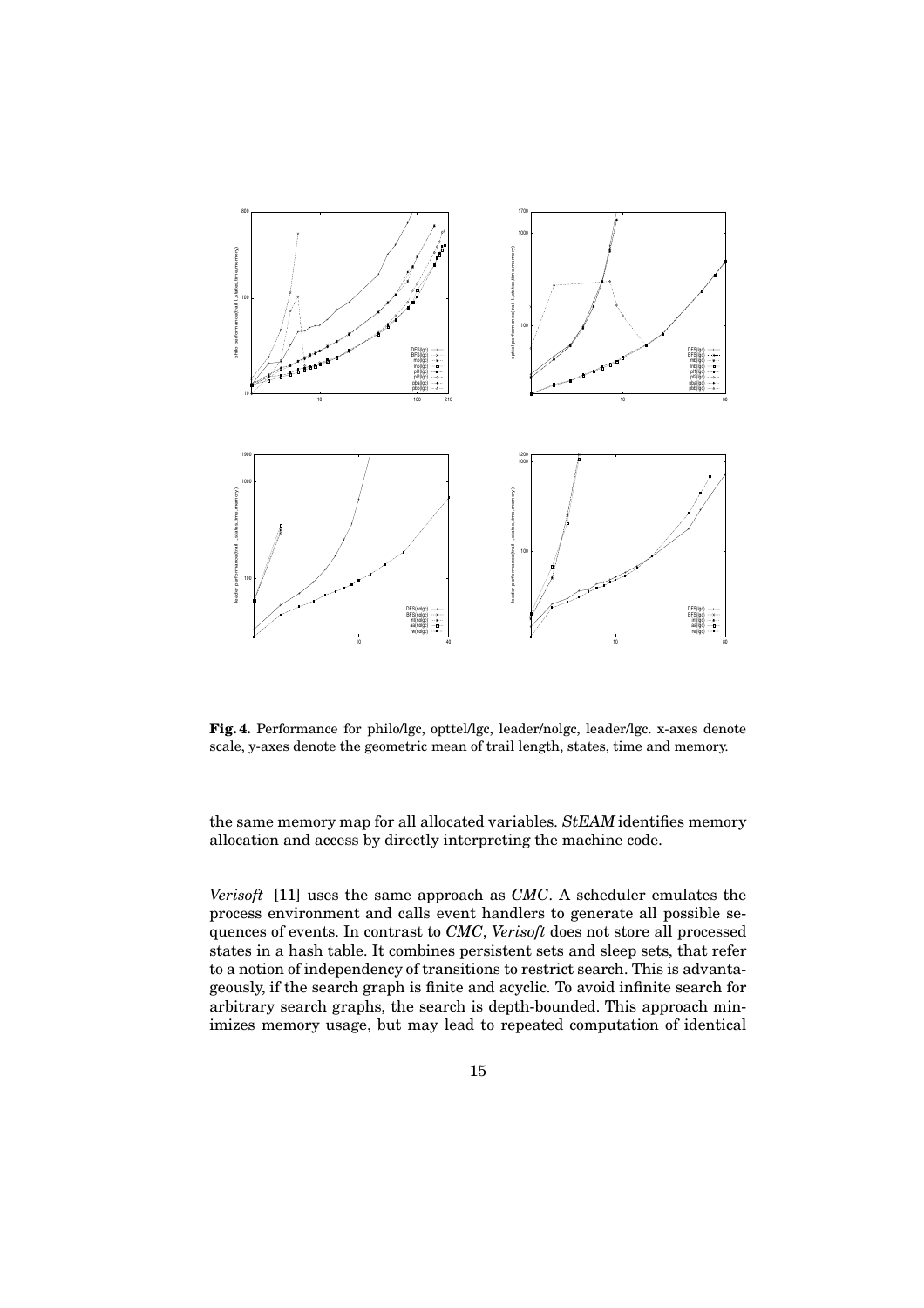states that are not identified as such. The limitation of the search-depth can miss the detection of errors.

*sC++ and AX* In [3], semantics are described to translate sC++ source code into Promela - the input language of the model checker Spin [17]. The language  $sC++$  is an extension of  $c++$  with concurrency. Many simplifying assumptions are made for the modeling process: only basic types are considered, no structures, no type definitions, no pointers. A similar approach is made by the tool *AX* (Automaton eXtractor) [18]. Here, Promela models can be extracted from c source code at a user defined level of abstraction.

*BLAST* [14], the *Berkeley Abstraction Software Toolkit* is a model checker for c programs, which is based on the property-driven construction and model checking of software abstractions. The tools takes as its input a c program and a safety monitor written in c. The verification process is based upon counter-example driven refinement: Starting from an abstract model of the program as a pushdown automaton, the tool checks, if the model fulfills the desired property. If an error state is found, BLAST automatically checks, if the abstract counterexample corresponds to a concrete counterexample in the actual program. If this is not the case, an additional set of predicates is chosen to build a more concrete model and the property is checked anew.

*SLAM* [1] also uses counter-example driven refinement. Here a boolean abstraction of the program is constructed. Then a reachability analysis is performed on the boolean program. Afterwards, additional predicates are discovered to define the boolean program - if necessary.

*Bandera* [5] constitutes a multi-functional tool for Java program verification. Bandera is capable of extracting models from Java source code and converting them to the input language of several well known model checkers such as Spin or SMV. As one very important option to state space reduction, Bandera allows to *slice* source code.

*Bogor* [23] is a model checking framework with an extendible input language for defining domain-specific state space encodings, reductions and search algorithms. It allows domain experts to build a model checker optimized for their specific domain without in-depth knowledge about the implementation of a specific model checker. The targeted domains include code, designs and abstractions of software layers. Bogor checks systems specified in a revised version of the BIR format, which is also used in Bandera [5,13].

#### **9 Conclusion**

This paper introduces StEAM, an assembly-level  $c++$  model checker. We give insight into the structure and working of our tool. The purpose of the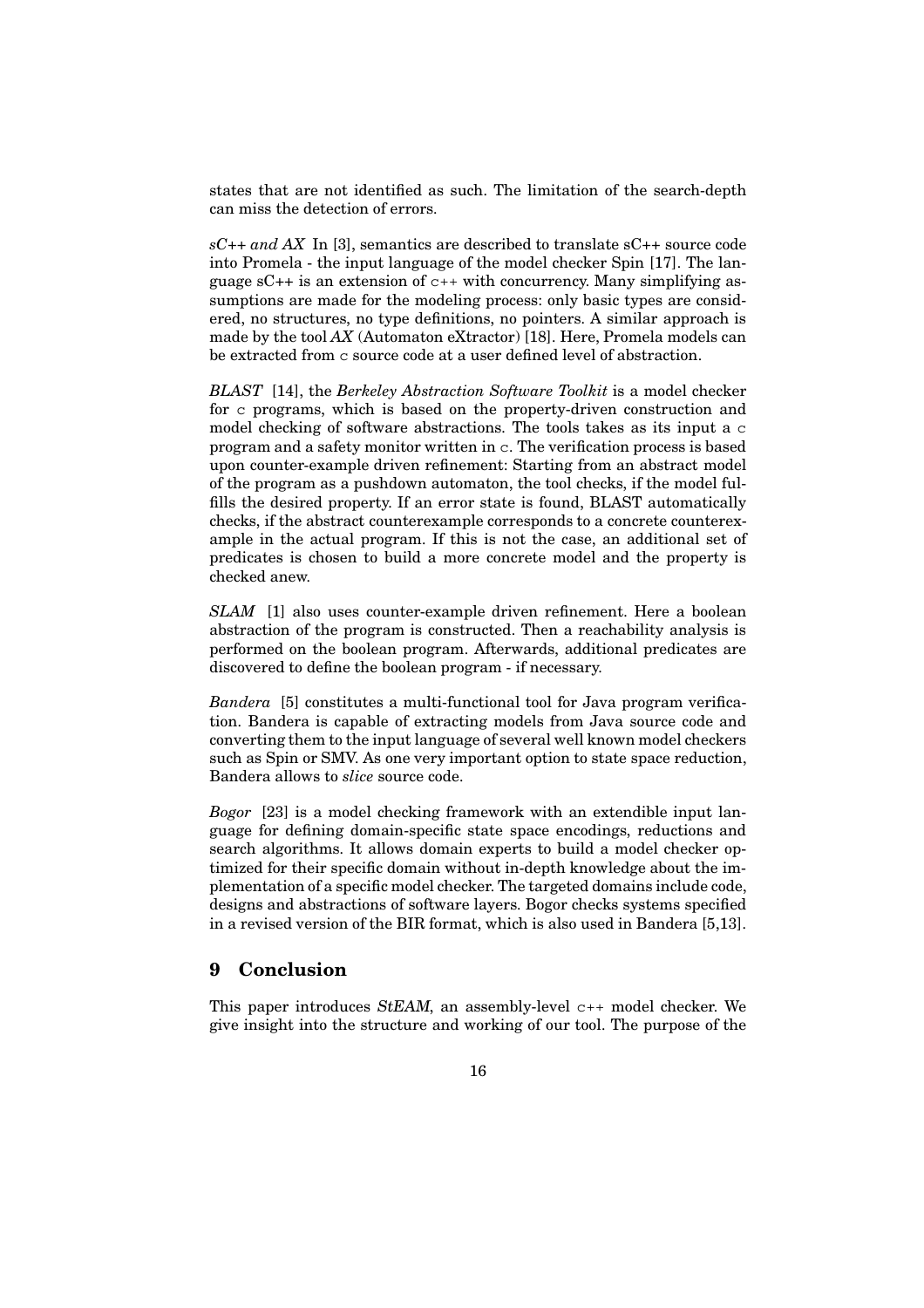tool is to show that the verification of actual  $c++$  programs is possible without generating an abstract model of the source code.

Our approach of directed program model checking outperforms undirected search with respect to trail length and maximum scale. We further extended the set of heuristics in model checking that are specifically tailored to find deadlocks and assertion violations. Many of the newly invented heuristics perform better than known heuristics. One option are *favoring pattern*, heuristics that relate to *symmetry reduction*. Another contribution are *lgc*s, that relate to *partial order reduction*. Both approaches encode pruning options in form of state preference rules and significantly improves the performance with respect to most search methods.

StEAM currently supports assertions for the definition of properties. This already allows testing for safety properties and invariants, which may be sufficient in many cases. However, for the verification of more complex properties, support for temporal logics like LTL is desirable. Subsequent work will focus on how the functionality of such logics can be implemented in a straightforward manner, that is accessible for practitioners. Also, we will add automatic detection of illegal memory access.

In the future we will also consider new models, heuristics and search methods, e.g. we will integrate variations of DFS such as iterative deepening and related search methods to reduce the memory requirements.

*Acknowledgements* Tilman Mehler is supported by DFG, in the project *Directed Model Checking with Exploration Algorithms of Artificial Intelligence*. Stefan Edelkamp is supported by DFG, in the project *Heuristic Search*. We thank Bob Daley for his friendly support concerning ICVM.

### **References**

- 1. T. Ball and S. K. Rajamani. The SLAM Project: Debugging System Software via Static Analysis. In *ACM SIGPLAN-SIGACT symposium on Principles of programming languages*, pages 1–3, 2002.
- 2. D. Bosnacki, D. Dams, and L. Holenderski. A Heuristic for Symmetry Reductions with Scalarsets. In *International Symposium on FME: Formal Methods for Increasing Software Productivity*, pages 518–533, 2001.
- 3. T. Cattel. Modeling and Verification of sC++ Applications. In *Tools and Algorithms for the Construction and Analysis of Systems (TACAS)*, pages 232–248, 1998.
- 4. E. M. Clarke, O. Grumberg, and D. A. Peled. *Model checking*. MIT Press, 1999.
- 5. J. Corbett, M. Dwyer, J. Hatcliff, C. Pasareanu, Robby, S. Laubachand, and H. Zheng. Extracting Finite-state Models from Java Source Code. In *International Conference on Software Engineering (ICSE)*, pages 439–448, 2000.
- 6. C. Demartini, R. Iosif, and R. Sisto. dSPIN: A dynamic extension of SPIN. In *Model Checking Software (SPIN)*, pages 261–276, 1999.
- 7. M. Dwyer, J. Hatcliff, V. Prasad, and Robby. Exploiting Object Escape and Locking Information in Partial Order Reduction for Concurrent Object-Oriented Programs. *To appear in Formal Methods in System Design Journal (FMSD)*, 2004.